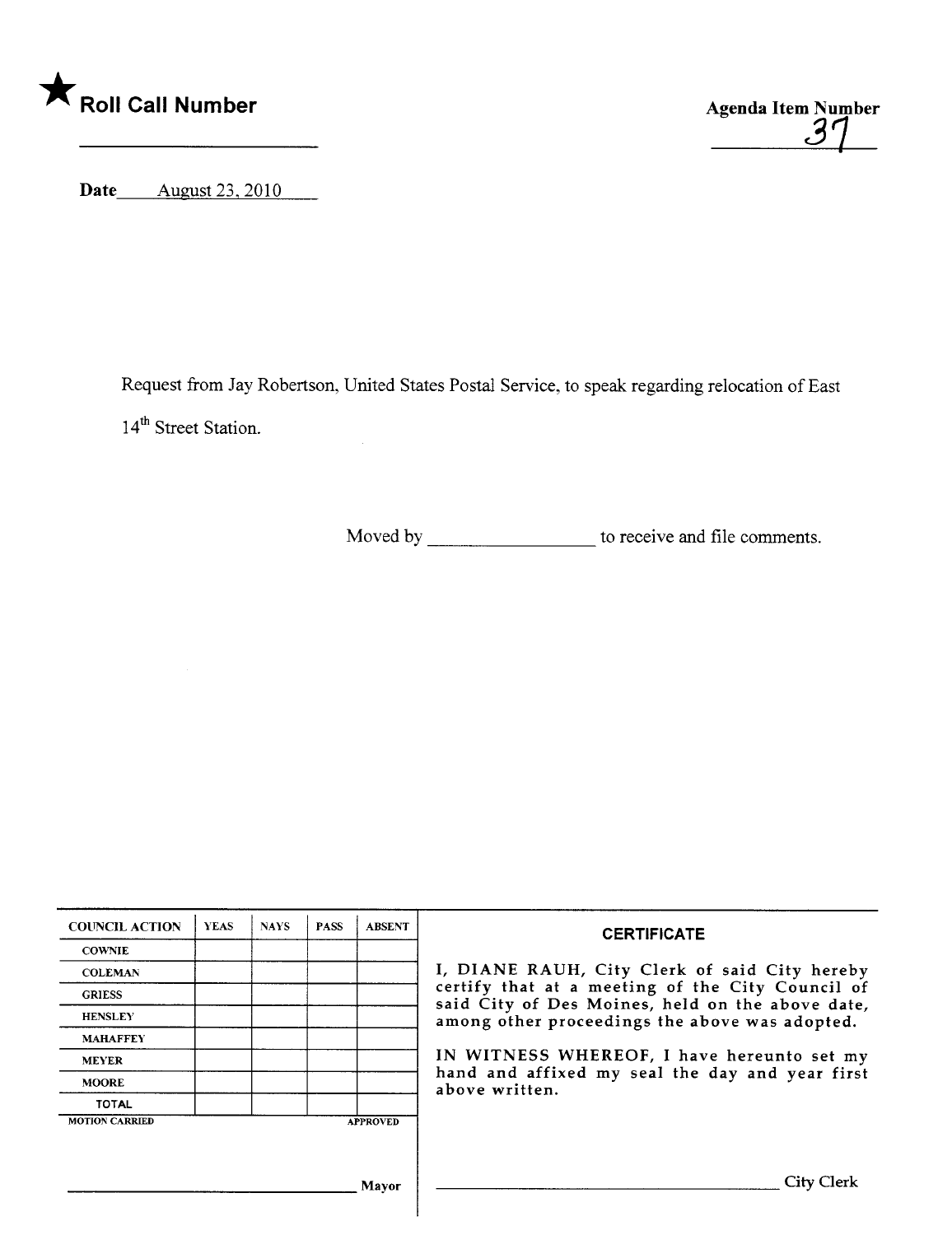## Baumgartner, Laura L.

From: Sent: To: Subject: Canney, Tammy L. Monday, August 16, 2010 2:44 PM Baumgartner, Laura L. FW: Request to Speak Before the City Council - form submission Laura, Request to speak Tammy Canney Executive Assistant to the Mayor and City Council City of Des Moines -----Original Message----- From: WebSite Sent: Monday, August 16, 2Ø1Ø 2: 4Ø PM To: CouncilSpeak Cc: CityClerk Subject: Request to Speak Before the City Council - form submission Full Name: Jay Robertson Address: 4949 E. Van Buren Room 112 City: Phoenix State: AZ Zip: 85Ø26-9819 Phone: 6Ø2-225-3252 Email: jay.d.robertson@usps.gov Speaker(s): Jay Robertson Meeting Date: Monday, August 23, 2Ø1Ø Regarding: Relocation of post office (Des Moines East 14th St. Station) to nearby location.